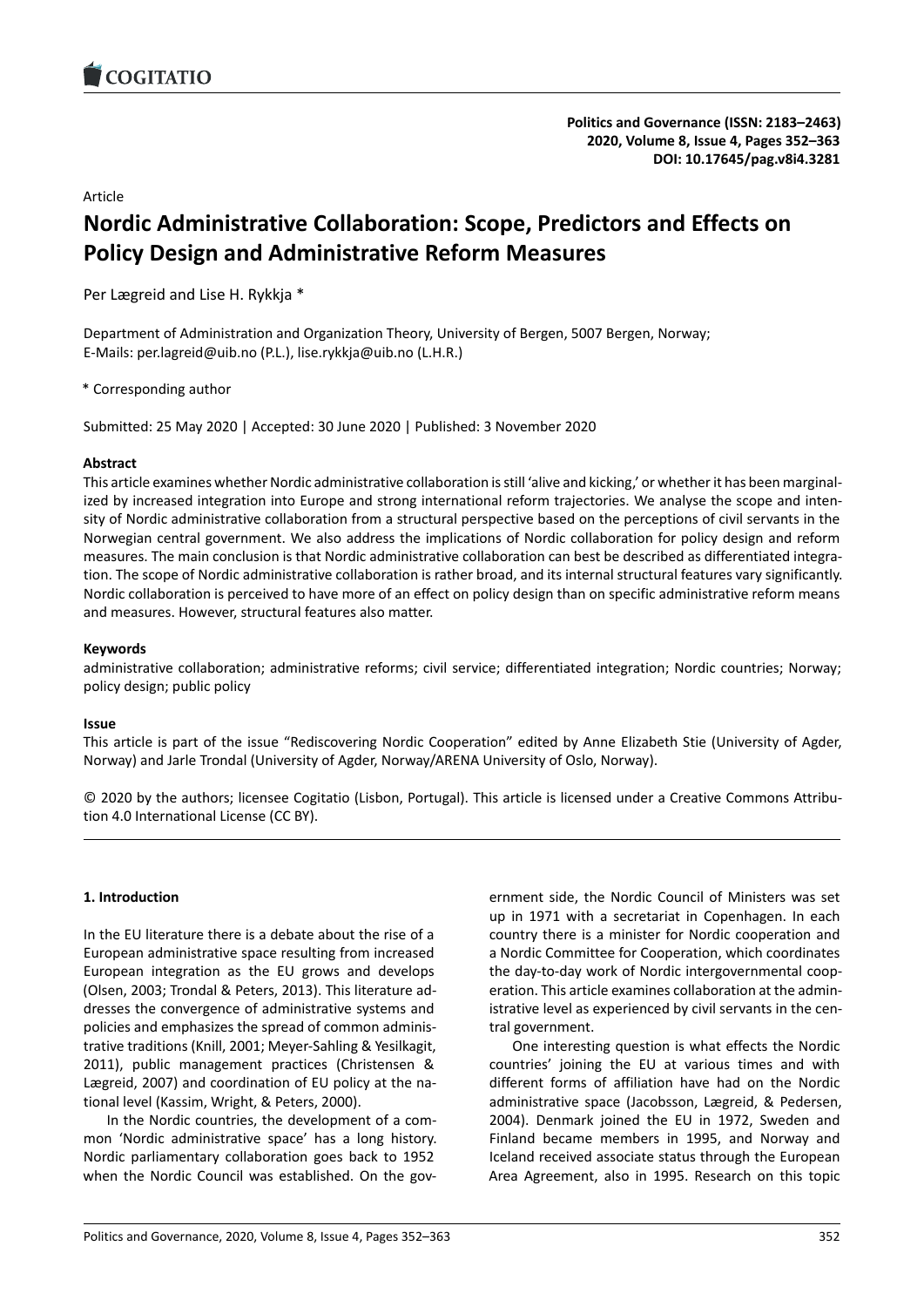to date has identified an effect of increased integration into Europe on administrative policy in the Nordic countries. Norwegian national coordination of EU policy has to a large extent copied the Danish model (Jacobsson et al., 2004). The Nordic countries' establishment of semi-independent regulatory agencies, the reorganization of integrated organizations into single-purpose organizations, corporatization, contracting out and privatizing service production all resonate with the liberal market principles of the EU. Another external factor affecting Nordic administrative collaboration stemmed from the New Public Management (NPM) reform trajectory that addressed managerialism, which had its origins in the OECD but came to the Nordic countries largely via certain EU member states. Later this was superseded by post-NPM reform trends, which introduced more horizontal coordination of government organizations and efforts to enhance coordination between governments and other actors (Christensen & Lægreid, 2007).

The question is whether Nordic administrative collaboration is still 'alive and kicking,' or whether it has become marginalized by these forces. Have we seen a process of disintegration (Olsen & Sverdrup, 1998) or has integration simply become more differentiated between different Nordic countries, and different policy areas and institutions, with countries integrating to a different extent, at different times and at different speeds (Leruth, Gӓnzle, & Trondal, 2019; Schimmelfenning, Leuffen, & Ritterberger, 2015)?

This article addresses the scope and intensity of Nordic administrative collaboration, especially as seen by Norwegian central government actors. The article aims to answer three research questions by applying a structural perspective. The first question is a descriptive one, while the other two are explanatory. First, what is the scope of Nordic collaboration among Norwegian civil servants, measured by a) participation in Nordic committees or working groups and b) contact with Nordic governmental collaboration bodies? Second, to what degree can structural features, such as administrative level, position, and main tasks, explain the variation in Nordic collaboration among Norwegian civil servants? Third, what are the effects—as perceived by Norwegian civil servants—of Nordic collaboration on policy design and administrative reform measures?

To answer these questions, we use the findings from an extensive survey of civil servants in Norwegian ministries and central agencies conducted in 2016. We also draw on secondary sources analysing change and stability in Norwegian central government (Christensen, Egeberg, Lægreid, & Trondal, 2018), Nordic collaboration (Jacobsson et al., 2001, 2004; Jacobsson & Sundstrøm, 2020; Lægreid & Pedersen, 1994), and Nordic administrative reforms (Greve, Ejersbo, Lægreid, & Rykkja, 2019; Greve, Lægreid, & Rykkja, 2016, 2018). Other sources include relevant public documents such as several reports from the Norwegian Agency of Public Management and information from managers in this agency as

well as in the Department of ICT and Administrative Policy in the Norwegian Ministry of Local Government and Modernization.

In the following, we first give an account of current Nordic administrative reforms and collaboration. Second, we present the theoretical basis of our analysis, including hypotheses about variations in the scope and intensity of Nordic collaboration and the perceived effects of this collaboration on policy design and reform measures. Third, we specify our data sources. Fourth, we describe the scope of Nordic collaboration among civil servants in ministries and central agencies and look at how that scope varies according to structural factors. Fifth, we examine how the civil servants perceive the effects of Nordic collaboration on policy design and administrative reform efforts in their own field of work. Sixth, we analyse the differences in Nordic collaboration and in the perceived effects based on the theoretical perspective and draw some conclusions.

## **2. Nordic Administrative Reform: An Adaptive and Agile Trajectory**

The tradition of close collaboration and of drawing inspiration from other Nordic countries when launching new public policy and administrative reform initiatives is long (Lægreid & Pedersen, 1994). Even if there are differences between the Nordic countries in public policy and administrative reforms, there are also significant similarities first and foremost the fact that they are all modernizers (Bjurstrøm & Christensen, 2017; Greve et al., 2016). According to Knutsen (2017), the Nordic model has been challenged, but is still viable. There are several Nordic models and the relationship between them is not very clear. Moreover, there is a combination of old traditions persisting and new forms of distinctiveness.

When the international performance management system was introduced in the Nordic countries it was largely adapted to fit the existing national administrative context (Kristiansen, 2015). The Nordic performance management style is characterized by bottom-up negotiation processes regarding goals and targets. It is primarily soft and dialogue-based, and performance information is only loosely coupled to sanctions (Christensen & Lægreid, in press; Johnsen & Vakkuri, 2006; Lægreid, Roness, & Rubecksen, 2006). Furthermore, the Nordic countries seem to be able to combine a public administration that values professionalism and a public service ethos with a substantial effort to introduce managerial tools (Hammerschmid, Stimac, & Wegrich, 2014). The managerial reforms have also been supplemented by reforms based on e-government, transparency, citizens' engagement, and coordination, reflecting a post-NPM reform trajectory.

It is, however, not very easy to link these reform trends directly to NPM or post-NPM in the Nordic countries. For example, agencification has a long history, and numerous relatively independent agencies were estab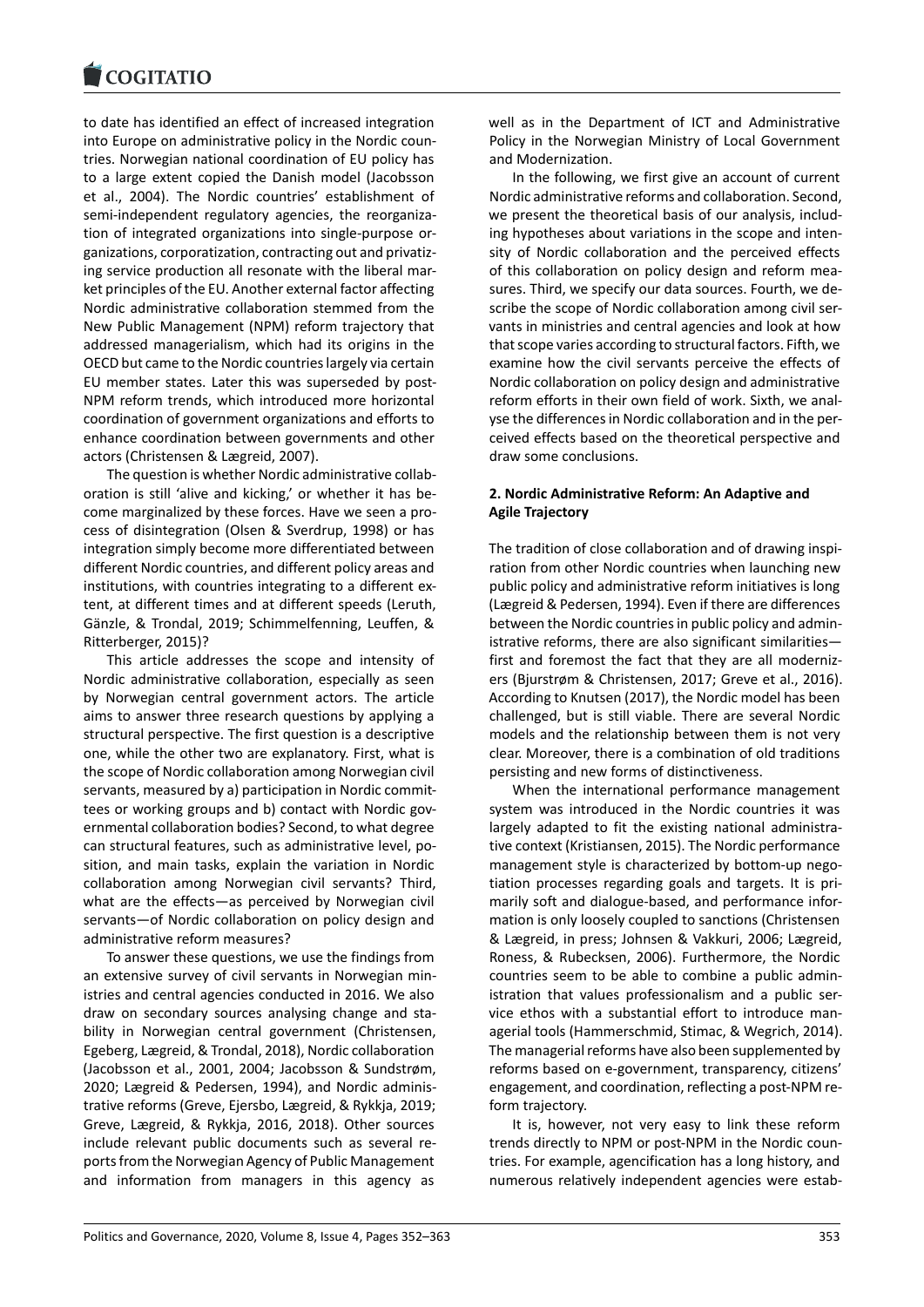lished pre-NPM. In addition, the Nordic countries were frontrunners regarding transparency long before post-NPM reforms became a main trend (Greve et al., 2016). Hansen (2011) has revealed that there are similarities as well as differences regarding the adaptation of various reform measures in Denmark, Norway, and Sweden. Taken together, the reform trends can be seen as both constrained and enabled by national administrative traditions. At the same time, these administrative traditions might also change as a result of more contemporary administrative reforms.

A large-scale survey of top public-sector administrative executives in central government ministries and agencies in nineteen European countries provides insight into the specific administrative traditions and reforms of the Nordic countries. The survey was conducted in the period 2011–2014 and the Nordic respondents comprised 1,907 top civil servants in ministries and central agencies from Norway, Sweden, Denmark, Finland, and Iceland. The overall response rate for the Nordic countries was 35% (Greve et al., 2016). The survey shows that managerial tools are common in the Nordic countries and that managerial role perceptions focusing on efficiency are rather strong (Greve et al., 2016). Overall, measures designed to improve the internal management of the administrative apparatus are used more widely than privatization and marketization. Management by objectives and results is widespread, for example.

According to the survey, traditional bureaucratic features, such as specialization by purpose or tasks and hierarchy, are still very much present in the Nordic countries. However, such hierarchical coordination and governance is less common than in many other European countries (Lægreid, Randma-Liiv, Rykkja, & Sarapuu, 2016; Wegrich & Stimac, 2014). The internal administrative hierarchy is rather weak compared with the rest of Europe. The use of collegial network arrangements, such as ad hoc, cross-cutting horizontal working groups, is common, according to the executives working in central government, but they are mainly set up as supplementary coordination arrangements. At the same time, the quality of vertical coordination within individual policy areas is seen as rather high in the Nordic countries. Horizontal coordination across policy areas is, on the other hand, perceived as weaker, but nevertheless better than in other European countries (Lægreid et al., 2016). A combination of high managerial autonomy and weak politicization is also a common feature in the Nordic countries compared with the rest of Europe.

The survey showed that Norwegian administrative executives tend to have a more positive view of reforms, seeing them as more consistent, comprehensive, and substantial than the average (Lægreid & Rykkja, 2016). They were also seen as more bottom up, less contested by unions, more open to public involvement, and more about improving service delivery quality than about cost reductions and downsizing. The Norwegian executives saw collaboration and cooperation as an important re-

form trend and reported that policy coherence and coordination had improved in recent years. Reforms in Norway were, moreover, seen as rather successful overall and as having resulted in improvements rather than in deterioration.

In general, executives in the Nordic countries rated public administration performance as higher than in other European countries. Thus, when the survey was conducted the situation was generally felt to have improved regarding issues such as efficiency, trust, staff motivation, service quality, and transparency (Greve et al., 2016). Overall, the Nordic countries were characterized by a high level of reform activity with substantial public involvement, and the effects of the reforms were judged positively. The Nordic model therefore emerges as one that is agile and adaptive, where new reform elements are rather effortlessly incorporated into the existing Nordic welfare state model (Greve et al., 2019).

The Nordic countries can be seen as rather eager reformers (Greve et al., 2018). However, there is not one dominant reform trajectory but rather a layering process going on, resulting in a hybrid and mixed system characterized by a complex administrative culture (Lægreid, 2017). The Nordic administrative tradition is therefore more multi-functional, representing a mixed model that includes partly conflicting values and cultures and hence produces tensions and trade-offs (Ejersbo, Greve, Lægreid, & Rykkja, 2017). The Nordic countries have been affected by their increased integration into Europe as well as by the NPM reform movement, but there are also differences between them. For example, when looking at how the Nordic countries managed the COVID-19 crisis, a traditional difference between Sweden and the other Nordic countries appeared still to be relevant (Christensen & Lægreid, 2020). Sweden is characterized by a collegial type of governmental decision-making and lacks formal individual ministerial power over the central agencies, while the other Nordic countries' espousal of the principle of ministerial responsibility allows a higher degree of individual steering of central agencies (Öberg & Wockelberg, 2016).

The Nordic countries are dynamic in incorporating new external reform elements into the public sector, fitting what Streeck and Thelen (2005) identify as incremental institutional change. Reforms seem to have become a routine activity, and one set of reforms generally tends to generate new, related reforms (Brunsson & Olsen, 1993). The administrative apparatus consists of rather composite institutional arrangements including partly competing views of how the public administration should be organized and structured. One reform idea is not simply swept away by another. The reform trends are complementary and supplementary rather than alternative. This results in a layered and hybrid Nordic administrative reform model in which new reform elements are added to existing ones.

The Nordic countries have been influenced by various governance ideas and display a modernized manage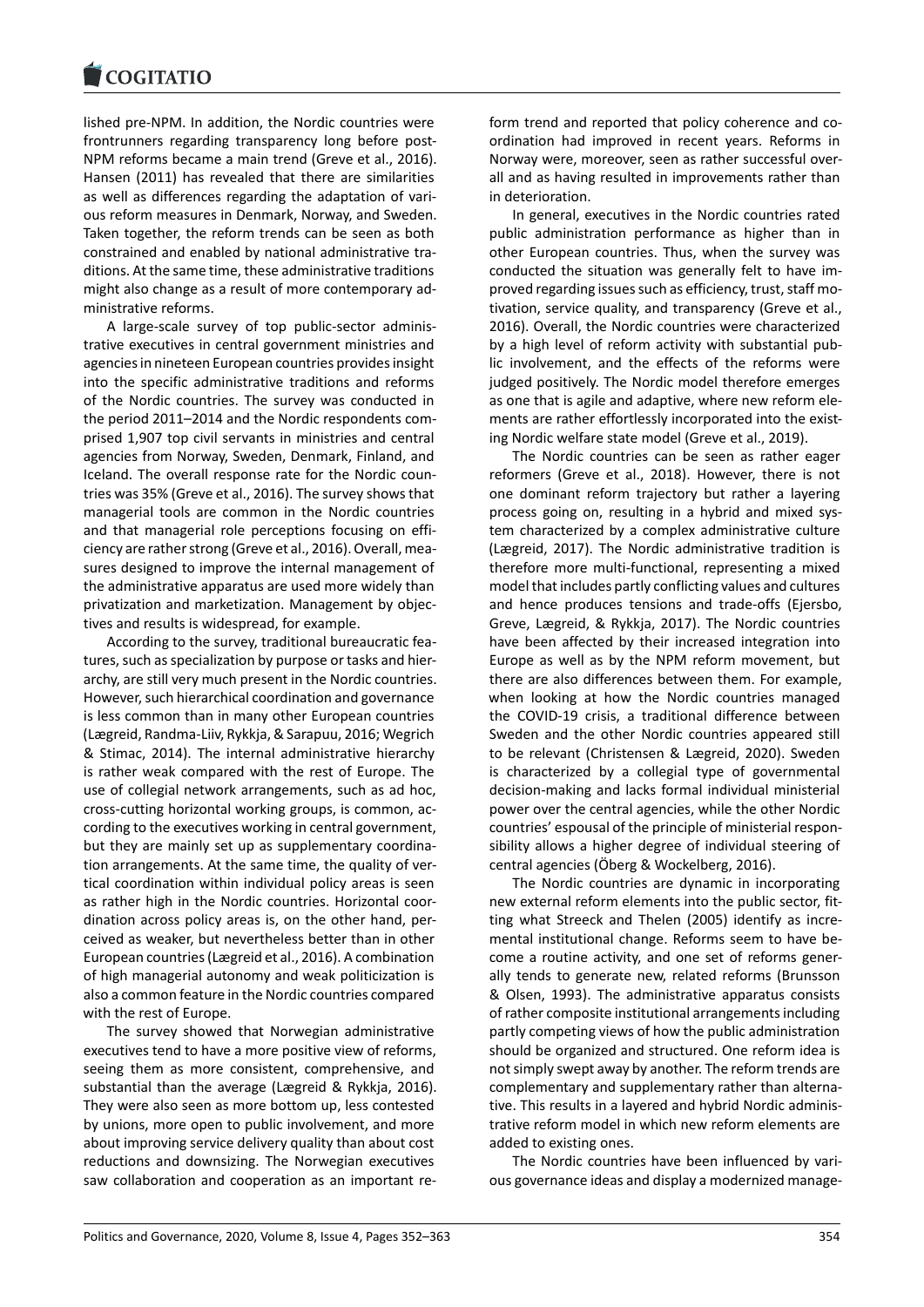rial and performance management perspective on public sector reform, coupled with participation and consultation in the reform process, increasing collaboration via network arrangements, and a continued emphasis on transparency. In this respect, the Nordic countries to some extent represent Neo-Weberian states, according to Pollitt and Bouckaert (2017). The overall reform narrative is one of modernization, with a combination of management, performance management, decentralization, whole-of-government coordination in networks, and transparency. The Nordic model thus emerges as a mixed system (Olsen, 2010) combining professional governance, stakeholder engagement, legality, and the more traditional Weberian bureaucratic principles, with a limited dose of market-based governance. Overall, the reforms are more system-maintaining than systemtransforming, characterized by pragmatism and transformation in slow motion. At the same time, the organizational structure of the public sector is rather complex. Years of continuing reform efforts mean that the public sector is still in a state of transformation.

Although similarities between the Nordic countries stand out in many respects, there are also some divergent perceptions of reform processes, trends, and content among Nordic executives (Greve et al., 2019). Sweden is in some respects a deviant case, scoring low on the perceived importance of digital governance and high on economic management tools, such as decentralized financial and staff decisions and performance management. Bjurstrøm and Christensen (2017) find that Sweden has taken a more radical NPM path, as illustrated, for instance by the privatization of public schools (Bjørklund, Clark, Edin, Fredriksson, & Krueger, 2005) and by a general trend towards marketization (Sundstrøm, 2015).

In the executive survey analyzed by Greve et al. (2016), Iceland stood out with a high score on crisisdriven reforms and relatively low public involvement. Icelandic executives saw the reforms as being rather contested by the unions and as focusing on cost-cutting and downsizing. Norway displayed the opposite pattern on these two survey questions. Different from Sweden, the executives from Finland and Denmark perceived the reforms as being more bureaucrat-driven, more contested by the unions, and as characterized by rather little public involvement. These reform nuances in the Nordic countries may be connected to different domestic contexts, management styles and administrative traditions.

Nordic civil servants meet annually in a longstanding, permanent Nordic forum for administrative policy. Here the participants exchange information about what is on the administrative reform agenda in the different countries. Participants in the forum contend that the Nordic countries face similar challenges, but often at different times. There are many examples of Nordic countries' looking to one another for inspiration and role models, but few of these examples involve one country directly copying another. Similar solutions for open government,

trust-based reform initiatives, efforts to reduce red tape, sector analyses, and evaluations are some initiatives that can be seen as being mutually inspired. In recent years, Norway has been inspired by reforms taking place in Denmark, for example. This is illustrated by the establishment of the Norwegian Digitalization Agency and the Agency for Administration and Economic Management as well as new initiatives within the fields of public sector innovation, digitalization, ethical guidelines, management codes of conduct, and leadership development. In Norway, the regulations for good management are inspired by the Danish Leadership Pipeline Institute. In addition, the introduction of an Innovation Barometer and a Digital Mailbox in Norway was inspired by similar arrangements in Denmark.

Administrative reforms in Norway are often launched after similar reforms have been implemented in other Nordic countries. Recent examples are the region and municipality reform and the police reform (Christensen, Lægreid, & Rykkja, 2018). The reform of higher education, reforms related to immigration, transport infrastructure, the organization of the consumer apparatus, and climate change and sustainable development also have similar features. Some Norwegian reforms, such as the hospital reform and the reform of the welfare administration, have also inspired similar reforms in other Nordic countries. Thus, Nordic countries find inspiration for administrative policy and reforms in neighbouring countries.

A survey of Swedish ministries and central agencies in 2019 showed that after 20 years of EU membership Nordic collaboration was still as strong as it was before Sweden joined the EU (Jacobsson & Sundstrøm, 2020). It concluded that Nordic administrative collaboration in Swedish central government was stronger than ever and seemed to have become more important the more Sweden became integrated into European collaboration.

Although the rhetoric surrounding public sector reforms is very similar in all the Nordic countries, there are more differences across countries when it comes to the use of specific reform means and measures, producing both converging and diverging practices as, for example, in the field of educational evaluation (Hansen, 2010). In the area of higher education, similar goals are pursued through different organizational arrangements (Bleiklie & Michelsen, 2019). Also, in the area of evidence-based policymaking (Elvbakken & Hansen, 2019), education policy (Helgøy & Homme, 2007), and food safety regulation (Elvbakken, Lægreid, & Rykkja, 2008), the Nordic countries all share the same basic ideas, but they are implemented in specific organizational settings and national contexts and therefore vary.

Overall European and international reform trajectories influence the Nordic countries. However, national filters lead to reform lags and variations, which impacts on the reforms (Christensen, Gornitzka, & Maassen, 2014). The reform trajectories are both constrained and enabled by specific national cultural and structural contexts. Summing up, the Nordic administrative tradition can be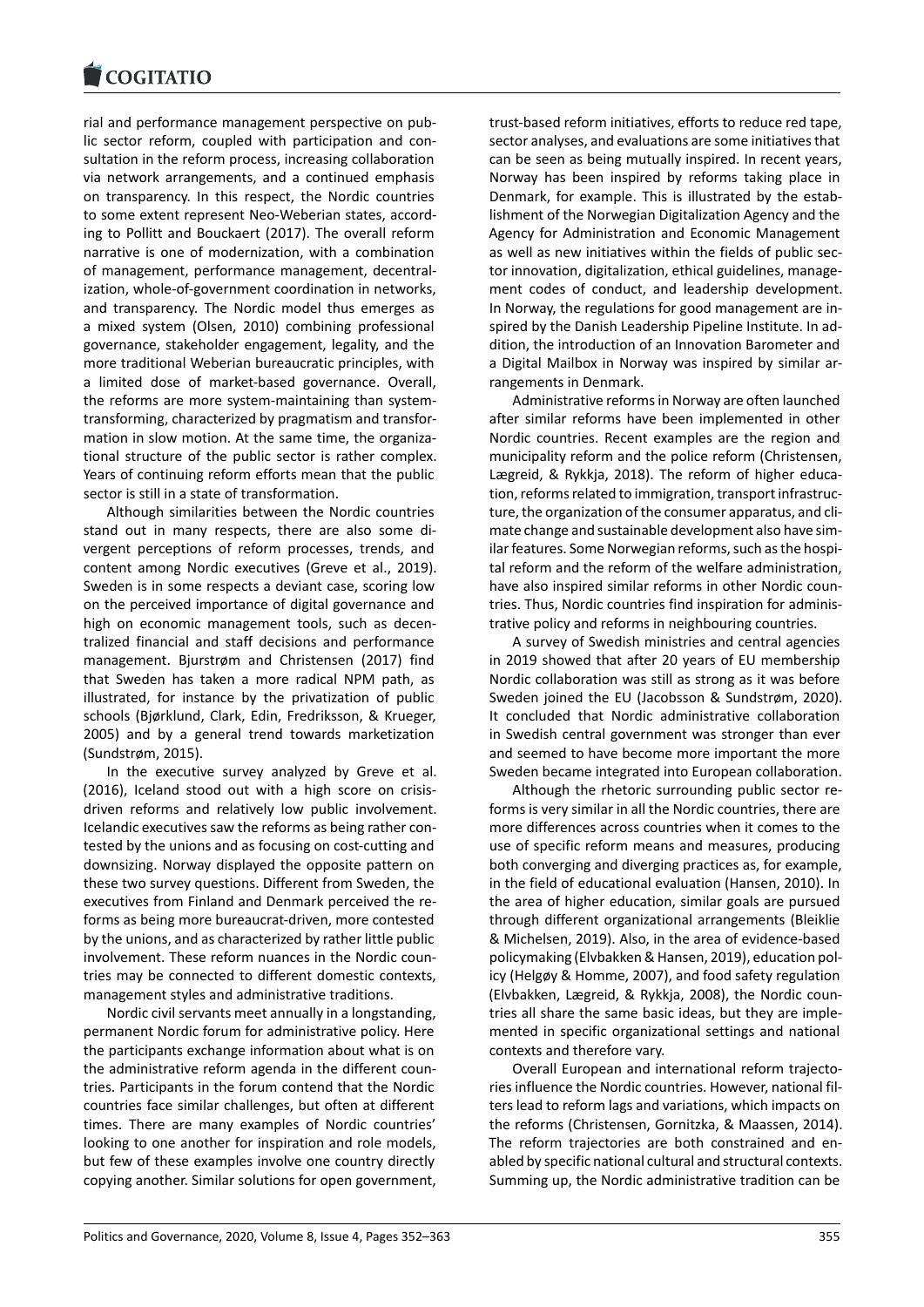seen as a mixed model that includes partly conflicting values that produce tension and trade-offs. This may have changed over time, and there are certainly differences between the Nordic countries, despite many similarities (Lægreid, 2017).

#### **3. An Administrative Structural Approach**

We examine the differentiated integration of the Nordic countries as an administrative phenomenon, seen from an organizational and public administration point of view as a system of interconnected ministries and central agencies (Bauer & Trondal, 2015; Egeberg & Trondal, 2018; March & Olsen, 1989; Olsen, 2010). More specifically, we apply a structural perspective to examine the scope of Nordic collaboration and its perceived effects on policy design and administrative reforms in the Norwegian central civil service. The structural perspective underlines that the structural context of civil servants, meaning where they are situated in the formal organizational structure as well as their external network participation and contact patterns will influence their perceptions and behaviour as civil servants (Christensen, Lægreid, & Røvik, 2020; Egeberg, 2012; Egeberg & Trondal, 2018; Simon, 1958).

Our approach underlines that the structural context of civil servants will influence the scope of Nordic collaboration, how they perceive other countries as role models for their policy design, and the significance of different administrative reform measures in their daily work. Thus, Nordic collaboration through integration in network structures is first treated as a dependent variable, affected by where civil servants are located in the internal administrative organization, and then as an independent variable that may affect policy design and the perceived significance of administrative reform measures.

The main expectations are first, that the scope and intensity of Nordic collaboration will vary according to how relevant these tools are for different civil servants in their structural positions and related to their main tasks. Second, that their Nordic access structure, related to their contact and participation patterns, together with structural variables will have different effects on the use of international role models in policy design as well as on the perceived significance of different reform measures (Figure 1).

First, 'administrative level' differentiates between civil servants working in ministries and those in subordinate agencies. Civil servants working in ministries will be expected to score higher on participation and contact with Nordic bodies than those in the agencies because they are higher up in the hierarchy. Concerning the effects of administrative level on policy design and administrative reform tools, civil servants working in ministries will be expected to see more significant effects since they are situated at a higher level in the hierarchy and thus are more involved in policy design and administrative reforms.

The second structural variable is 'formal position' in the civil service hierarchy. The general assumption is that the hierarchical level at which civil servants work will differentiate the Nordic collaboration pattern and its perceived effects. Leaders and managers will be expected to be more integrated in a Nordic network and overall to see more impact on policy design and administrative reform patterns, while executive officers will be expected to score lower overall on Nordic network connections and on effects related to policy design and administrative reforms.

The third structural variable used is 'formal tasks,' divided into three types—planning, organizational development, and (re)organization and coordination. We will expect civil servants formally working with coordinative tasks, planning and organizational development, and (re)organization tasks to be more strongly integrated into Nordic networks. We will also expect to see more significant effects on policy design and administrative reforms because their attention structure is biased towards these.

Finally, we would expect tight 'Nordic contact and participation patterns' to lead to stronger use of international models in policy-making and also to stronger perceived significance of different reform measures.

#### **4. Database**

The primary empirical data in this article consist of an online survey of civil servants in Norwegian ministries and central agencies conducted in 2016. All civil servants with at least one-year tenure, from executive officers to top civil servants in the ministries, and every third civil servant in the central agencies, randomly selected, were



**Figure 1.** Research design.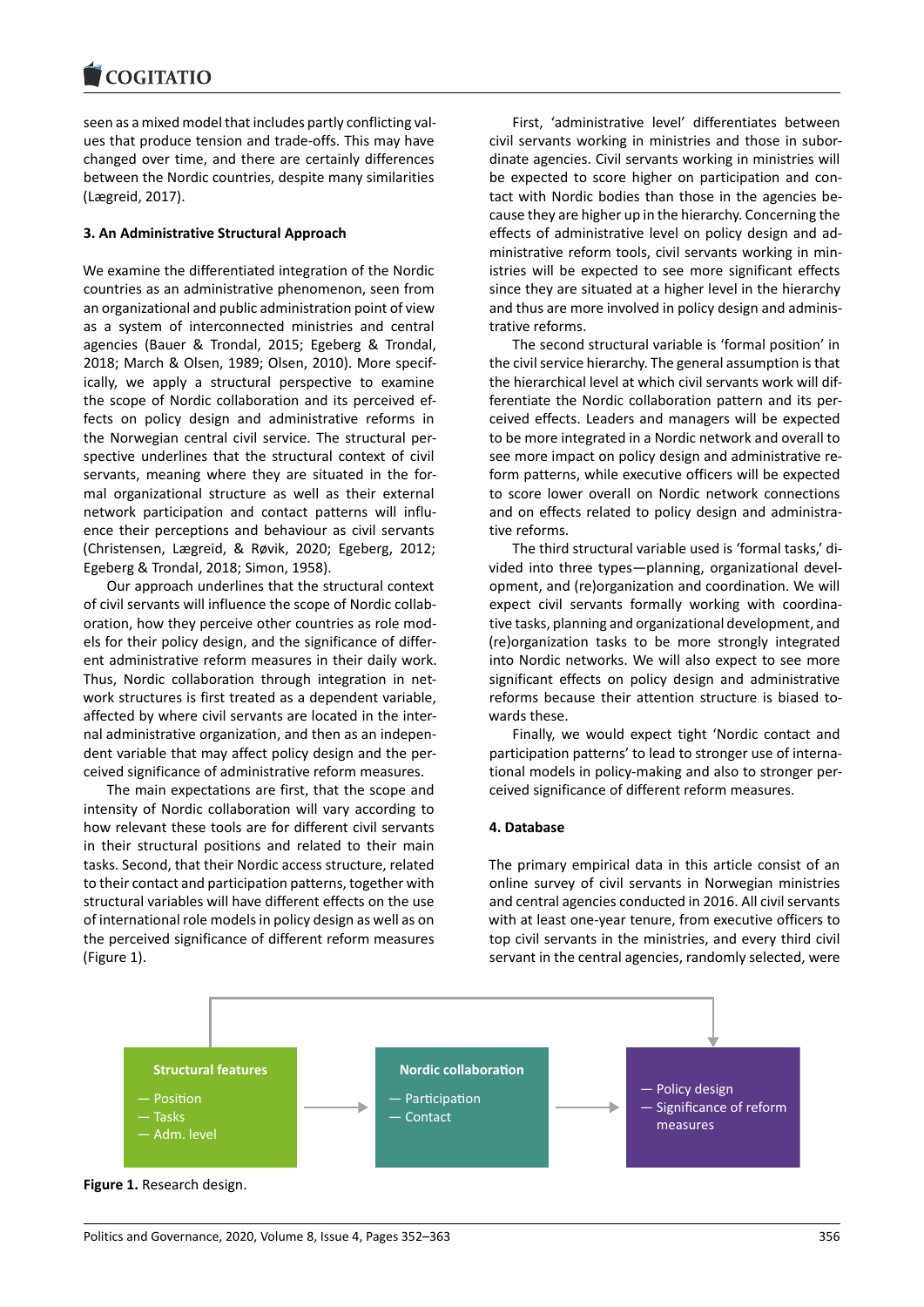included. In total, 2,322 employees from the ministries and 1,963 from the central agencies answered the survey. The response rate was 60.1% in the ministries and 58.9% in the agencies, overall a very high response rate. It was a unique survey, representative of civil servants in the Norwegian central government. The survey has been conducted every 10 years since 1976. Questions about Nordic collaboration and Nordic inspiration regarding policy design were included in earlier versions of the survey but the questions were not identical. Nevertheless, this gives some indication of change over time, which will be briefly referred to in the analyses.

The scope of Nordic collaboration is covered by two variables recording the civil servants' contact and participation patterns. Regarding participation, the following question was asked: 'Have you participated in a Nordic committee, working group or similar in the last year?'

Regarding contact, the following question was asked: 'How often do you estimate that you have had contact with Nordic governmental collaborative bodies over the last year?'

For both questions the respondents could choose between three categories: a) yes, several times, b) yes, once and c) no.

Regarding policy design the following question was asked: 'How often does it happen in your field of work that models are borrowed from other countries and/or international organizations when new measures or tasks are prepared?' The respondents could answer on a 5-point scale from 1) 'very often' to 5) 'very seldom/never.'

Regarding administrative reform measures, the following question was asked: 'A number of reforms and measures have been launched in conjunction with modernization and renewal work in government. How significant have the following reforms/measures been in your field of work?' On this set of questions, addressing fourteen different reform measures, the respondents could answer on a 5-point scale from 1) 'very significant' to 5) 'very insignificant/not used at all' and 'not relevant.'

The internal structural variables include administrative level, hierarchical position, and tasks. Regarding administrative level, we distinguish between ministries (1) and central agencies (2). Position varies from low, meaning executive officers and advisors, to middle managers and top civil servants. The tasks variable concerns whether organizational development and (re)organization or planning and coordination is a main task or not.

## **5. The Scope of Nordic Cooperation**

About one third of the civil servants in Norwegian central government have contact with Nordic collaborative governmental bodies annually (Table 1). Mostly, these contacts have occurred a few times during the last year. This type of contact is more frequent than participation in a Nordic committee or working group. 17% report that they have done this during the last year. About half of respondents reported several such meetings. The correlation between participation and contact is statistically significant (Pearson  $R = .48**$ ). For ministerial civil servants contact with Nordic collaborative bodies is at the same level as with the European Commission, and for civil servants in central agencies it is at the same level as with EU agencies, although overall it is lower than with authorities in other countries altogether (Christensen, Egeberg, et al., 2018, p. 103). Contact with Nordic collaborative government bodies has remained at a rather stable level over the past 20 years. Participation in Nordic collaborative bodies is higher than in EU committees, but lower than in committees and working groups in other international government organizations. Over time, there has been a decrease in participation in Nordic committees and working groups among the civil servants (Christensen, Egeberg, et al., 2018, p. 104). In a survey of civil service bodies in 1998, 40% of the Norwegian authorities in ministries and central agencies reported that they participated annually in Nordic committee, project—or working groups and 27% had monthly or more frequent contact with authorities in other Nordic countries in connection with EU/EEA-related work (Larsen, 2001).

#### **6. The Drivers of Nordic Cooperation**

The scope of Nordic participation and contact varies to a great extent with structural features, such as administrative level, position, and main tasks (Table 2). It is more common among civil servants in management positions than among executive officers as well as among those who have planning or coordination as a main task. Somewhat surprisingly, Nordic collaboration is less common among those who have organizational development or reorganization as a main task, indicating that Nordic collaboration might be more linked to policy design than to administrative reforms and that having main tasks linked to organizational development and reorganization has mainly an internal organizational focus. The importance of structural factors is similar for both participa-

**Table 1.** Participation in and contact with Nordic public bodies among civil servants in Norwegian central government over the past year (2016, percentages).

|                                                       | Yes | Nο | $N = 100%$ |
|-------------------------------------------------------|-----|----|------------|
| Participated in a Nordic committee or working group   |     | 83 | 3,183      |
| Contact with a Nordic collaborative governmental body |     | 68 | 3.182      |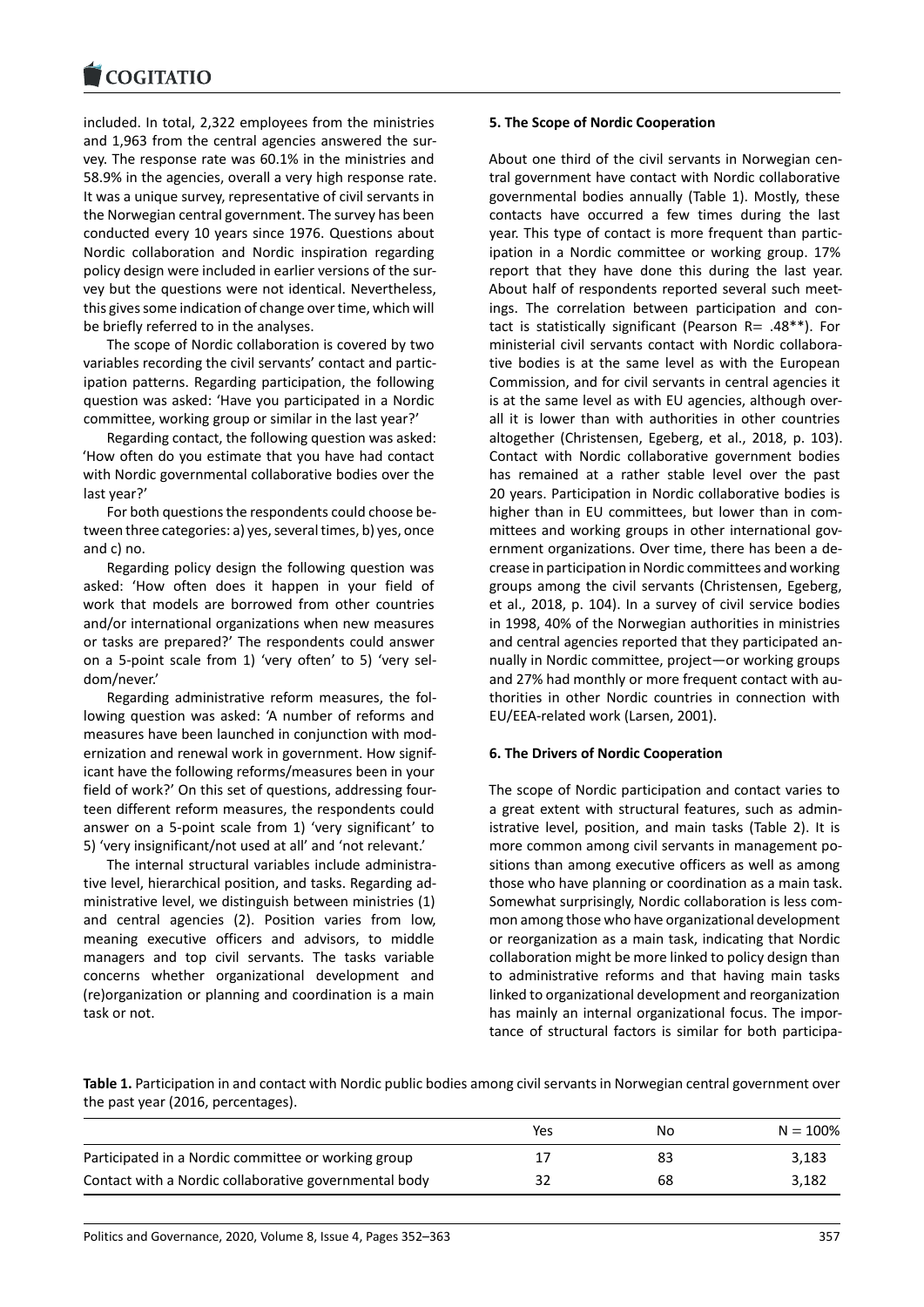

**Table 2.** Variations among civil servants in Norwegian central government in participation in and contact with Nordic bodies (2016).

|                                             | Participation | Contact   |
|---------------------------------------------|---------------|-----------|
| Administrative level                        | $-.08***$     | $.06**$   |
| Position                                    | $-.10***$     | $-.15***$ |
| Main task                                   |               |           |
| - Organizational development/reorganization | $-.05***$     | $-.04**$  |
| - Planning                                  | $.06**$       | $.05***$  |
| - Coordination                              | $.06***$      | $.08***$  |
| R2                                          | .03           | .04       |
| R <sub>2</sub> scared                       | .02           | .04       |
| F                                           | 15.799        | 28.340    |
| Significance                                | .000          | .000      |

Notes: Linear regression and standardized Beta coefficients. \*\* = significant at .01 \*\*\* = significant at .001.

tion and contact. The only difference is that civil servants in ministries have more contact than those working in central agencies, while the relationship is the other way around for participation in committees and working groups.

#### **7. The Perceived Effects of Nordic Cooperation on Policy Design and Administrative Reforms**

Regarding policy design, 43% of Norwegian civil servants often look to other countries for inspiration and role models when new measures and tasks are prepared. Only 9% say that this happens very seldom or never. So external influence plays quite a big role in policy design. The Nordic countries themselves are at the top of the list of model countries (Jacobsson et al., 2004). And such inspiration obviously goes both ways. For Swedish central government bodies, Finland and Norway were at the top of the list in 2019 regarding inspiration from other countries, followed by Denmark. Over time, Finland has become the most important collaboration partner, which probably has more to do with EU integration than with Nordic collaboration. One indicator of this is the EU PISA studies, which revealed that Finland differs from the other Nordic countries in pupils' school performance. In 1998, 21% of Swedish agencies said that they often got inspiration from other Nordic countries; by 2019, this had increased to 34%. The highest numbers were in the field of business, culture, and environment (Jacobsson & Sundstrøm, 2020). Thus, we can conclude that Nordic collaboration is still important for the Nordic countries.

We also see that participation in Nordic committees and working groups as well as contact with Nordic collaborative government bodies increases the changes that international role models will be used in policymaking (Table 3). Structural features, such as position and tasks, also matter. Civil servants in management positions and those working with planning and coordination as a main task more often look for inspiration and role models abroad when new policy measures and tasks are prepared. This is also to some extent the

**Table 3.** Inspiration and role models from external countries or international organizations for policy design among civil servants in Norwegian central government measures by Nordic contact and participation pattern and structural features.

|                                                     | Inspiration from international models |
|-----------------------------------------------------|---------------------------------------|
| Participation in Nordic committees/working groups   | $.13***$                              |
| Contact with Nordic collaborative government bodies | $.12***$                              |
| Administrative level                                | .01                                   |
| Position                                            | $-.08***$                             |
| Main task                                           |                                       |
| - Organizational development/reorganization         | $.04*$                                |
| $-$ Planning                                        | $.15***$                              |
| $-$ Coordination                                    | $.07***$                              |
| R <sub>2</sub>                                      | .10                                   |
| R <sub>2</sub> scared                               | .08                                   |
| F                                                   | 40.022                                |
| Significance                                        | .000                                  |

Notes: Linear regression and standardized Beta coefficients. \* = significant at 0.05; \*\*\* = significant at .001.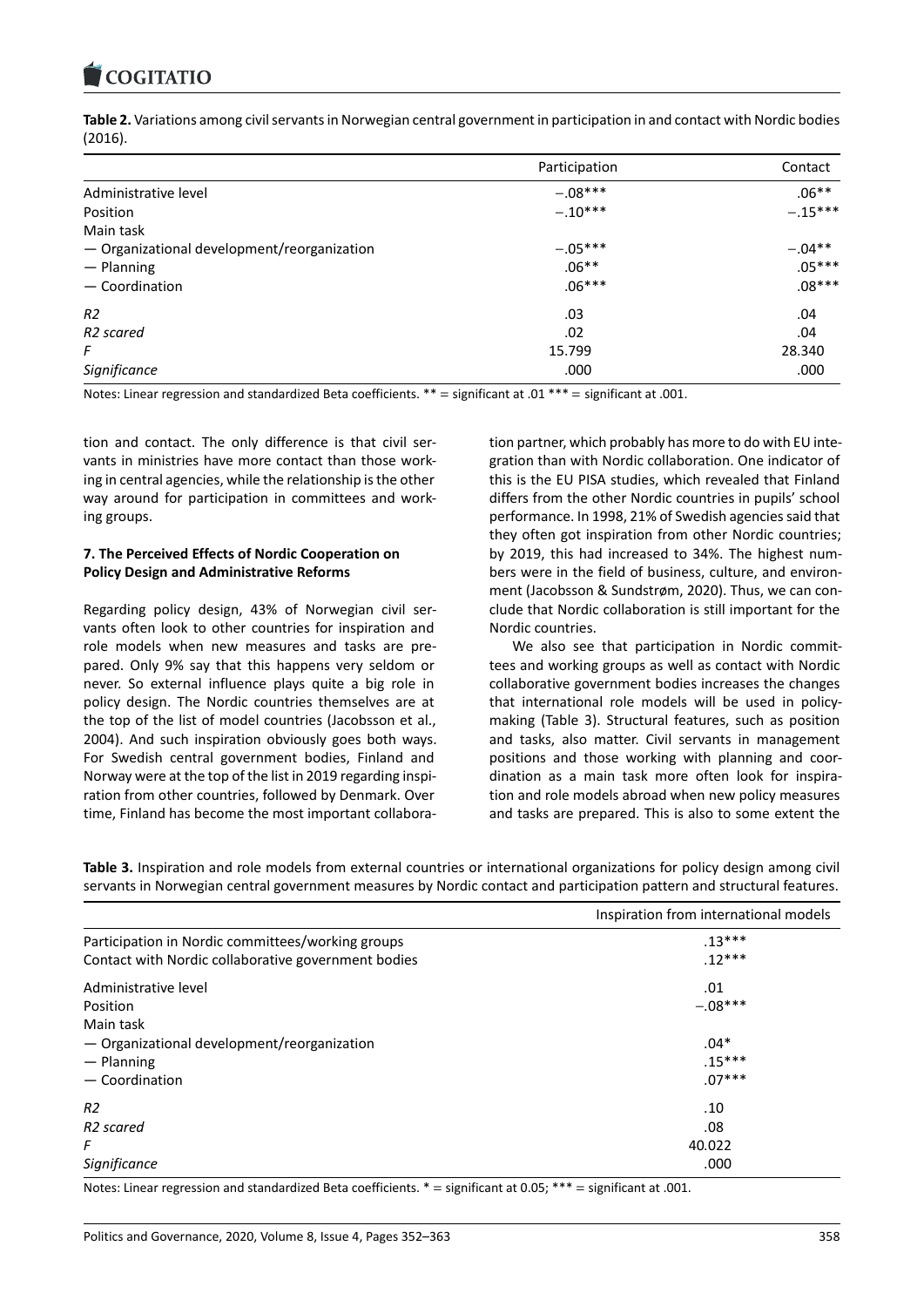## **COGITATIO**

case for those working with organizational development and reorganization.

When it comes to administrative reform means and measures, most of the listed means and measures are seen by civil servants as relevant in their own field of work. Digitalization, agency management, goal formulation, and transparency are ranked as the most significant, followed by coordination, risk management and evaluation, control, and monitoring. This picture is pretty similar to the one revealed in a survey of top civil servants in the Nordic countries in 2012–2014 (Lægreid & Rykkja, 2016, p. 115). The pattern is rather similar across the Nordic countries. However, Nordic participation and contact does not have a significant effect on the perceived importance of most means and measures, such as form of affiliation, red tape, flexibility, evaluation and control, value-based management, risk management, digitalization, contracting out, agency management and goal specification.

Table 4 shows that there are some effects on perceptions of public-private partnerships, evidence-based policy making, role separations, transparency, and coordination, especially when it comes to contact with Nordic collaborative bodies. Participation in Nordic committees and working groups does not seem to be of great importance. The table also shows that structural patterns, such as administrative level, position and having planning or coordination as a main task, also matter. But the main picture is that these factors can only explain a small part of the variations in the perceptions of these reform means and measures.

#### **8. Discussion: Revisiting the Structural Perspective**

This analysis has, first, revealed that Norwegian civil servants are very well integrated into a Nordic network of participation and contact. Contact with Nordic collabo-

rative government bodies is more frequent than active participation in Nordic collegial bodies. The contact pattern has been rather stable over the past 20 years, but there has been a decrease in participation in Nordic committees and working groups. Overall, there has been no significant disintegration of the Nordic administrative collaborative network despite stronger integration in the EU. The intensity of the collaboration is slightly weaker, however, as illustrated by less frequent participation in Nordic collaborative bodies. Thus, there seems to be a differentiated integration that still allows for a Nordic administrative space.

Second, the Nordic collaborative network is also differentiated. It varies to a great extent with the civil servants' organizational affiliation, position, and main tasks. Civil servants who are in leadership positions in ministries and who have planning and coordination as main tasks are more integrated into a Nordic contact pattern. The same goes for participation in project—and working groups for those working in central agencies.

Third, the effect of Nordic collaboration is stronger on policy design than on administrative reform means and measures. Civil servants with a Nordic collaborative network are more inspired by international role models than those without such a network. However, Nordic collaboration plays a less significant role when it comes to specific administrative reforms. Several reform measures are not affected by Nordic collaboration, and for those that are, contact patterns are more important than participation patterns. When it comes to publicprivate partnership, separation of roles, transparency, and coordination, Nordic contact plays a significant role. Increased Nordic contact seems to stimulate such reform measures.

Fourth, internal structural features such as tasks, administrative position, and administrative level also matter for some of the reform measures. Having planning

|                       | Public-private<br>partnership | Evidence based<br>policymaking | Role separation | Transparency | Coordination |
|-----------------------|-------------------------------|--------------------------------|-----------------|--------------|--------------|
| Nordic participation  | .01                           | $.05*$                         | .00             | $-.02$       | .00          |
| Nordic contact        | $.10***$                      | .04                            | $.06*$          | $.08**$      | $.05*$       |
| Administrative level  | $-.08**$                      | $.07**$                        | $-.02$          | $-.03$       | .01          |
| Position              | .01                           | $-.07**$                       | $-.02$          | $-.05*$      | $-.03$       |
| Main task:            |                               |                                |                 |              |              |
| $-$ OD/reorganization | .01                           | .03                            | .04             | .00          | .04          |
| $-$ Planning          | .03                           | $.08***$                       | $.08**$         | $-.02$       | $.05*$       |
| $-$ Coordination      | .03                           | $.06**$                        | .05             | .01          | $.07**$      |
| R2                    | .02                           | .03                            | .01             | .01          | .01          |
| R <sub>2</sub> scared | .02                           | .02                            | .01             | .01          | .01          |
| F                     | 5.324                         | 8.285                          | 3.463           | 3.471        | 3.364        |
| Significance          | .000                          | .000                           | .001            | .001         | .000         |

**Table 4.** The perceived significance of different administrative tools and measures among civil servants in Norwegian central government by Nordic contact and participation pattern and structural features. Linear regression.

Notes: Standardized Beta coefficients. \* = significant at .05; \*\* = significant at at 01; \*\*\* = significant at .001.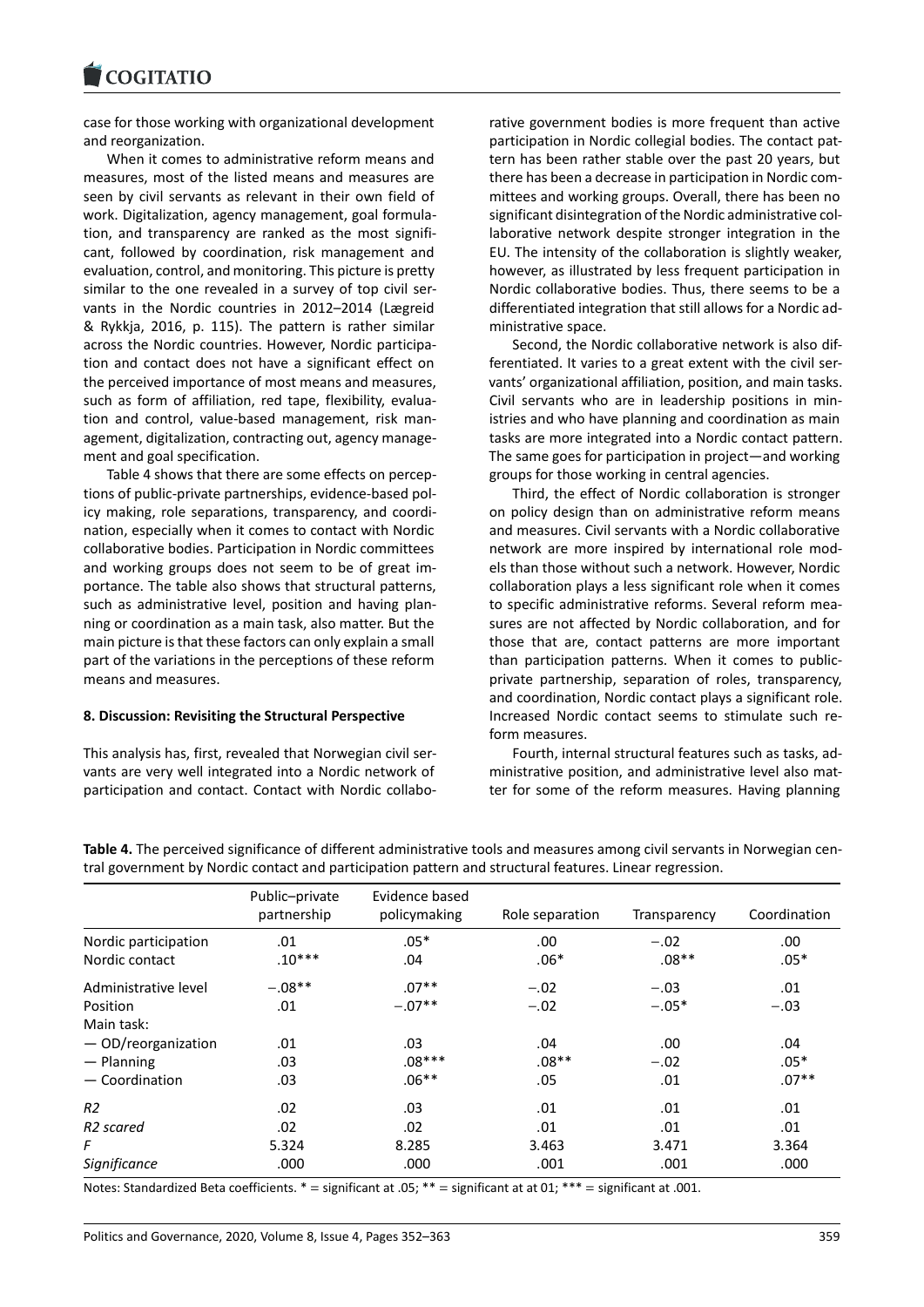and coordination as a main task seems to play a role for the importance of means and measures related to evidence-based policy making, role separation and collaboration. Civil servants in ministries are less focused on public-private partnerships and more on evidence-based policy-making compared with those working in central agencies. Evidence-based policy-making and transparency are also more prominent in ministries than in central agencies.

There might also be indirect effects. We have shown in Table 2 that Nordic contact and participation patterns can be predicted by structural factors. When in Table 3 and 4 we add Nordic contact and participation patterns in addition to structural factors as predictors of international policy inspiration and for the significance of different reform tools, the structural factors might also have an additional indirect effect on policy inspiration and use of reform tools through Nordic communication and participation patterns.

Summing up, the findings give some support to the structural perspective. We find, first, that the scope and intensity of the Nordic contact pattern varies according to the organizational affiliation, position, and main tasks of the civil servants. Second, inspiration from international role models seems to be affected by Nordic collaboration as well as by internal structural features. Third, there are also some effects of Nordic contact patterns as well as of administrative position, organizational affiliation, and task structure in the central bureaucracy on the civil servants' perceived significance of some reform means and measures. However, the effects of Nordic collaboration are weaker on administrative reform measures than on policy design.

#### **9. Conclusion**

Taken together, the qualitative data, secondary data and the survey data collected for this article show that Nordic administrative collaboration can best be seen as differentiated integration. A common Nordic administrative space exists and exhibits some distinct features that distinguish it from other European administrative families, even if there also are some similarities with non-Nordic countries (Greve et al., 2016). When it comes to policy design and administrative reforms in the Nordic countries, there is also variation across them with respect to policy areas, tasks, administrative levels, and positions. Overall, the picture is characterized by syncretism, combining existing and new administrative arrangements in an adaptive and agile way (Ansell, Trondal, & Øgård, 2017; Greve et al., 2019).

We conclude that Nordic cooperation has evidently not collapsed with more integration of the Nordic countries into the EU. Even if participation in Nordic central government bodies might have been reduced somewhat, contact is still rather frequent. The Norwegian civil servants still look to their colleagues in neighbouring Nordic countries for inspiration regarding policy design

as well as administrative reforms. In particular, Norway seems to collaborate closely with Sweden and Denmark. Also, for Swedish central government bodies there has been no decline in Nordic administrative collaboration (Jacobsson & Sundstrøm, 2020). As far as our data go, they indicate that Nordic administrative collaboration is still 'alive and kicking.' It has been affected by, but not marginalized, by increased European and international integration.

The main picture is, however, that Nordic countries' copying policies and administrative reform measures from each other is not a simple and straightforward process. Domestic policy design and administrative reforms are not simply taken on board as a blueprint of what is going on in neighbouring countries. The timing, pace, and intensity of the reforms vary across countries, and there are more similarities in general reform and policy ideas than in specific policy design and reform means and measures. Rather than copying arrangements through simple diffusion there is an editing and translation process going on in which the general reform ideas are modified and adapted to the specific domestic traditions and situations as they move from one Nordic country to another (Greve et al., 2019). The external Nordic administrative collaboration pattern matters, but so do internal structural characteristics.

This study has some limitations. First, the data base has a bias towards cross-sectional data. More longitudinal data would have strengthened the empirical description. Second, the data base has a Norwegian bias, and more data from the other Nordic countries would have strengthened the findings. Third, the data on international inspiration in policy-making is not specifically linked to the Nordic countries, which might weaken the proxy of this variable.

Going back to our more specific research questions, we can, first, conclude that the scope of Nordic administrative collaboration among Norwegian civil servants in central government is rather broad, especially when it comes to contact with Nordic governmental collaborative bodies but also when it comes to deriving inspiration and ideas for administrative and policy reforms. Second, this collaborative pattern varies significantly with internal structural features, such as administrative affiliation, position, and main tasks. Third, we see that Nordic collaboration is perceived to influence policy design more than on specific administrative reform means and measures. Fourth, we see that internal structural features also matter when it comes to explaining variations in how civil servants are inspired by external models in policy design and in the perceived significance of specific reform measures.

#### **Acknowledgments**

We would like to thank Tom Christensen, Morten Egeberg, and Jarle Trondal for collaboration on the Norwegian Administrative survey. We also thank the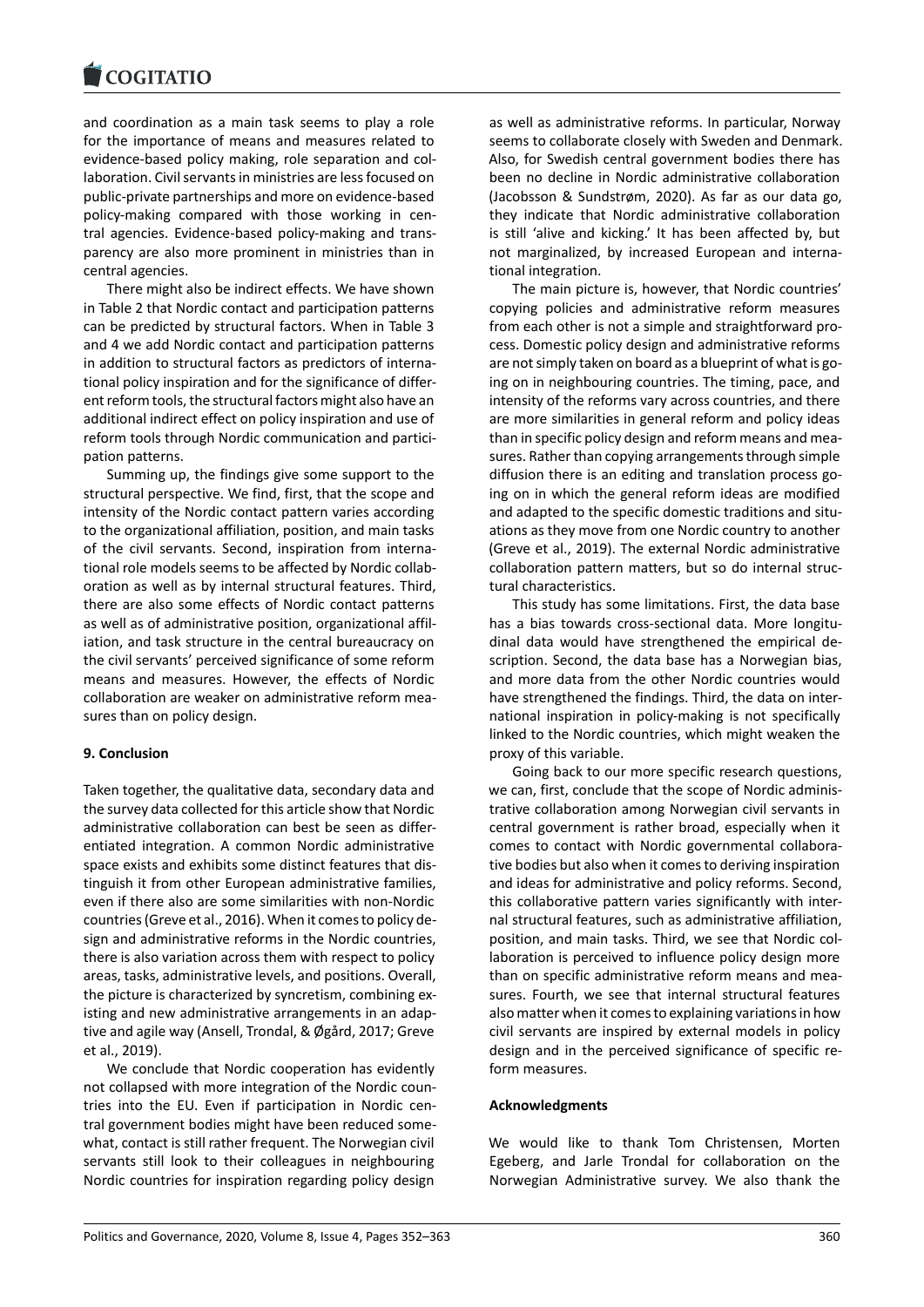**COGITATIO** 

European Community's Seventh Framework Programme under Grant Agreement no. 266887 for support and the EU funded project Coordinating for Cohesion in the Public Sector of the Future (COCOPS) for some of the data used.

## **Conflict of Interests**

The authors declare no conflict of interests.

## **References**

- Ansell, C., Trondal, J., & Øgård, M. (Eds.). (2017). *Governance in turbulent times*. Oxford: Oxford University Press.
- Bauer, M. W., & Trondal, J. (Eds.). (2015). *The Palgrave handbook of European administrative system*. Houndsmills: Palgrave Macmillan.
- Bjørklund, A., Clark, M. A., Edin, P. A., Fredriksson, P., & Krueger, A. B. (Eds.). (2005). *The market comes to education in Sweden*. New York, NY: Russel and Sage.
- Bjurstrøm, K. H., & Christensen, T. (2017). Government institutions and state reforms. In O. Knutsen (Ed.), *The Nordic models in political science* (pp. 149–170). Bergen: Fagbokforlaget.
- Bleiklie, I., & Michelsen, S. (2019). Scandinavian higher education governance: Pursuing similar goals through different organizational arrangements. *European Policy Analysis*, *5*(2), 190–209.
- Brunsson, N., & Olsen, J. P. (1993). *The reforming organization*. London: Routledge.
- Christensen, T., Egeberg, M., Lægreid, P., & Trondal, J. (2018). *Sentralforvaltningen: Stabilitet og endring gjennom 40 år* [The central government: 40 years of stability and change]. Oslo: Universitetsforlaget.
- Christensen, T., Gornitzka, Å., & Maassen, P. (2014). Global pressure and national culture: A Nordic university template? In P. Mattei (Ed.), *University adaptation at difficult economic times*(pp. 30–52). Oxford: Oxford University Press.
- Christensen, T., & Lægreid, P. (in press). Performance management: Experiences and challenges. In B. Hildreth, E. Lindquist, & J. Miller (Eds.), *The Routledge handbook of public administration* (4th ed.). London: Routledge.
- Christensen, T., & Lægreid, P. (Eds.). (2007). *Transcending New Public Management: Transformation of public sector reforms.* Aldershot: Ashgate.
- Christensen, T., & Lægreid, P. (2020). Balancing governance capacity and legitimacy: How the Norwegian government handled the COVID-19 crisis as a high performer. *Public Administration Review*. [https://doi.](https://doi.org/10.1111/puar.13241) [org/10.1111/puar.13241](https://doi.org/10.1111/puar.13241)
- Christensen, T., Lægreid, P., & Røvik, K. A. (2020). *Organization theory and the public sector* (2nd ed.). London: Routledge.
- Christensen, T., Lægreid, P., & Rykkja, L. H. (2018). Reforming the Norwegian police between structure and

culture: Community police or emergency police. *Public Policy and Administration*, *33*(3), 241–259.

- Egeberg, M. (2012). How bureaucratic structure matters: An organizational perspective. In B. G. Peters & J. Pierre (Eds.), *The SAGE handbook of public administration* (pp. 157–168). London: Sage.
- Egeberg, M., & Trondal, J. (2018). *An organizational approach to public governance*. Oxford: Oxford University Press.
- Ejersbo, N., Greve, C., Lægreid, P., & Rykkja, L. H. (2017). Er det en særlig nordisk reformmodel for styringsreformer? [Is it a specific Nordic reform model for governance reforms?]. In E. M. Ghin, C. H. Grøn, & M. B. Kristiansen (Eds.), *Styring og evaluering i den offentlige sector* [Governance and evaluation in the public sector] (pp. 55–76). Copenhagen: Hans Reitzels Forlag.
- Elvbakken, K. T., & Hansen, H. F. (2019). Evidence producing organizations: Organizational translation of travelling evaluation ideas. *Evaluation*, *25*(3), 261–276.
- Elvbakken, K. T., Lægreid, P., & Rykkja, L. H. (2008). Regulation for safe food: A comparison of five European countries. *Scandinavian Political Studies*, *31*(2), 125–148.
- Greve, C., Ejersbo, N., Lægreid, P., & Rykkja, L. H. (2019). Unpacking Nordic administrative reforms: Agile and adaptive governments. *International Journal of Public Administration*, *43*(8), 697–710.
- Greve, C., Lægreid, P., & Rykkja, L. H. (Eds.). (2016). *Nordic administrative reforms: Lessons for public management* London: Palgrave Macmillan.
- Greve, C., Lægreid, P., & Rykkja, L. H. (2018). Nordic bureaucracy beyond new public management. In H. Byrkjeflot & F. Engelstad (Eds.), *Bureaucracy and society in transition* (Vol. 33, pp. 205–224). Bingley: Emerald Publishing.
- Hammerschmid, G., Stimac, V., & Wegrich, K. (2014). Management capacity and performance in European public administration. In M. Lodge & K. Wegrich (Eds), *The problem-solving capacity of the modern state* (pp. 105–126). Oxford: Oxford University Press.
- Hansen, H. F. (2010). Educational evaluation in Scandinavian countries: Converging or diverging practices. *Scandinavian Journal of Educational Research*, *53*(1), 71–87.
- Hansen, H. F. (2011). NPM in Scandinavia. In T. Christensen & P. Lægreid (Eds.), *The Ashgate research companion to new public management* (pp. 113–130). Burlington: Ashgate.
- Helgøy, I., & Homme, A. (2007). Towards a new professionalism in school? A comparative study of teacher autonomy in Norway and Sweden. *European Educational Journal*, 6(3), 232–248.
- Jacobsson, B., Lægreid, P., & Pedersen, O. K. (Eds.). (2001). *Europaveje. EU i de nordiske sentralforvaltninger* [Roads to Europe: The EU in the Nordic central governments]. København: DJØF.
- Jacobsson, B., Lægreid, P., & Pedersen, O. K. (2004). *Eu-*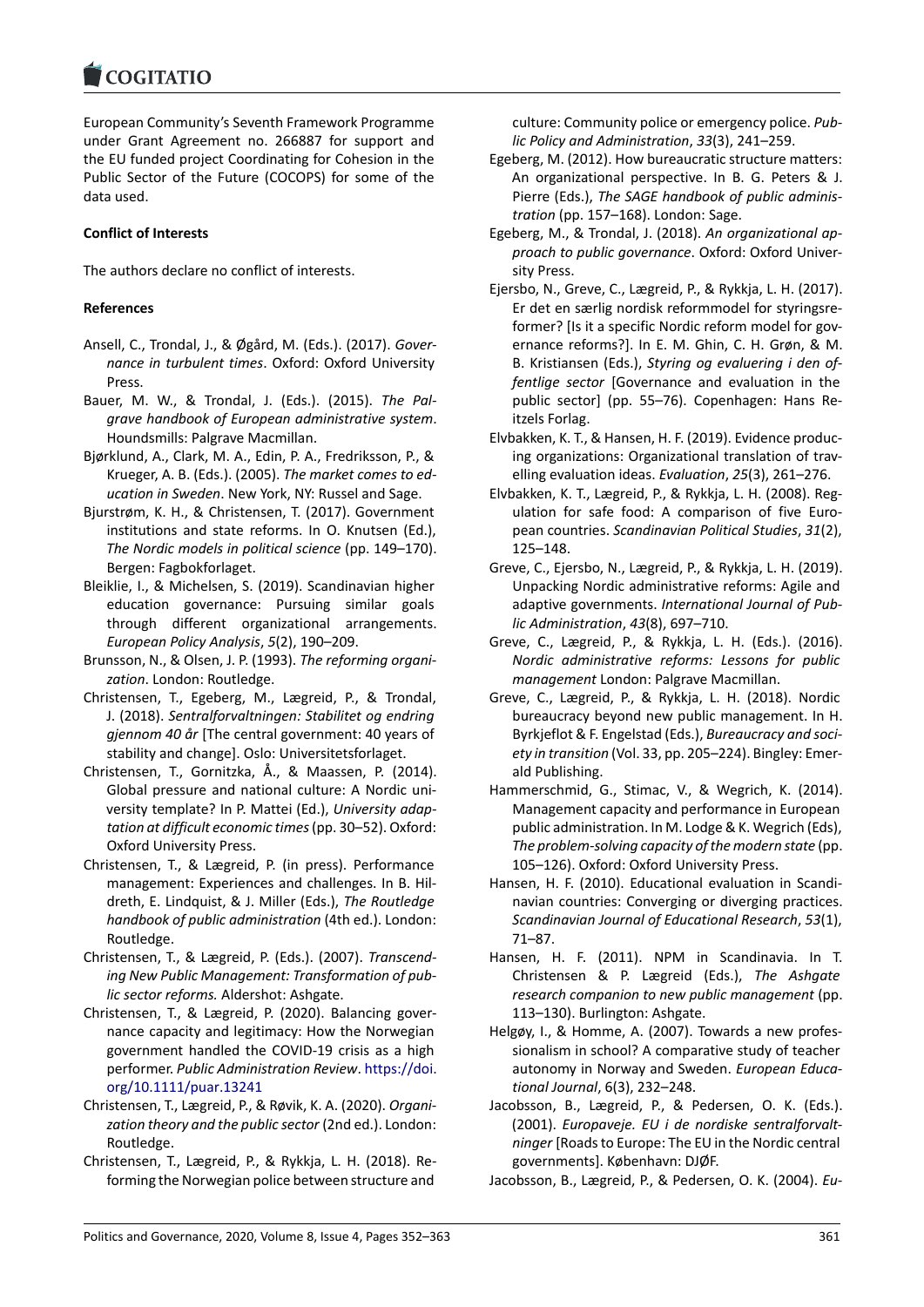**COGITATIO** 

*ropeanization and transnational states: Comparing Nordic central governments*. London: Routledge.

- Jacobsson, B., & Sundstrøm, G. (2020). *Tjugofem år av gemenskap: Statsforvaltningen och Europeiska Unionen* [Twenty-five years of community: Central government and the European Union] (Report No. 3). Stockholm: Sieps.
- Johnsen, Å., & Vakkuri, J. (2006). Is there a Nordic perspective on public sector performance management? *Financial Accountability & Management*, 22(3), 291–308.
- Kassim, H., Wright, V., & Peters, G. P. (Eds). (2000). *The national coordination of EU policy: The domestic level*. Oxford: Oxford University Press.
- Knill, C. (2001). *The Europeanisation of national administrations*. Cambridge: Cambridge University Press.
- Knutsen, O. (Ed). (2017). *The Nordic models in political science: Challenged but still viable?* Bergen: Fagbokforlaget.
- Kristiansen, M. B. (2015). Management by objectives and results in the Nordic countries: Continuity and change, differences and similarities. *Public Performance and Management Review*, *38*, 542–569.
- Lægreid, P. (2017). Nordic administrative traditions. In P. Nedergaard & A. Wivel (Eds.), *The Routledge handbook on Scandinavian politics* (pp. 80–91). London: Routledge.
- Lægreid, P., & Pedersen, O. K. (Eds.). (1994). *Forvaltningspolitikk i Norden* [Nordic administrative policies]. Copenhagen: Jurist—og Økonomforbundets Forlag.
- Lægreid, P., Randma-Liiv, T., Rykkja, L. H., & Sarapuu, K. (2016). Coordination challenges and administrative reforms. In G. Hammerschmid, S. Van de Walle, R. Andrews, & P. Bezes (Eds.), *Public administration reforms in Europe: The view from the top* (pp. 244–258). Cheltenham: Edward Elgar.
- Lægreid, P., Roness, P. G., & Rubecksen, K. (2006). Performance management in practice: The Norwegian way. *Financial Accountability and Management*, *22*(3), 251–270.
- Lægreid, P., & Rykkja, L. H. (2016). Administrative reforms: Processes, trends and content. In C. Greve, P. Lægreid, & L. H. Rykkja (Eds.), *Nordic administrative reforms: Lessons for public management* (pp. 105–228). London: Palgrave Macmillan.
- Larsen, G. (2001). Nordiske og internasjonale relasjoner [Nordic and International Relations]. In B. Jacobsson, P. Lægreid, & O. K. Pedersen (Eds.), *Europaveje: EU*

#### **About the Authors**



**Per Lægreid** is Professor Emeritus at the Department of Administration and Organization Theory, University of Bergen, Norway. He has published extensively in international journals on public sector reform, public management policy, institutional change and crisis management from a comparative perspective. His latest books include *Societal Security and Crisis Management: Governance Capacity and Legitimacy* (co-edited with L. H. Rykkja, Palgrave Macmillan, 2019). and *Organization Theory and the Public Sector*: *Instrument, Culture and Myth* (with T. Christensen and K. A. Røvik, Routledge, 2020).

*i de Nordiske sentralforvaltninger* [Roads to Europe: The EU in Nordic central governments] (pp. 159–190). Copenhagen: Jurist—og Økonomforbundets forlag.

- Leruth, B., Gӓnzle, S., & Trondal, J. (2019). Exploring differentiated disintegration in a post-Brexit European Union. *Journal of Common Market Studies*, *57*(5), 1013–1030.
- March, J. G., & Olsen, J. P. (1989). *Rediscovering institutions*. New York, NY: The Free Press.
- Meyer-Sahling, J.-H., & Yesilkagit, K. (2011). Differential legacy effects: Three propositions on the impact of administrative traditions on public management reform in Europe East and West. *Journal of European Public Policy*, *18*(2), 311–322.
- Öberg, S. A., & Wockelberg, H. (2016). Nordic administrative heritages and contemporary institutional design. In C. Greve, P. Lægreid, & L. H. Rykkja (Eds.), *Nordic administrative reforms: Lessons for public management* (pp. 57–78). London: Palgrave Macmillan.
- Olsen, J. P. (2003). Towards a European administrative space. *Journal of European Public Policy*, *10*(4), 506–531.
- Olsen, J. P. (2010). *Governing through institution building*. Oxford: Oxford University Press.
- Olsen, J. P., & Sverdrup, B. O. (Eds.). (1998). *Europa i Norden: Europeisering av nordisk samarbeid* [Europe in the Nordic countries: Europeanization of the Nordic cooperation]. Oslo: Tano Aschehoug.
- Pollitt, C., & Bouckaert, G. (2017). *Public management reform* (4th ed.). Oxford: Oxford University Press.
- Schimmelfenning, F., Leuffen, D., & Ritterberger, B. (2015). The European Union as a system of differentiated integration: Interdependence, politization and differentiation. *Journal of European Public Policy*, *22*(6), 764–782.
- Simon, H. (1958). *Administrative behavior*. New York, NY: Macmillan. vStreeck, W., & Thelen, K. (2005). *Beyond continuity*. Oxford: Oxford University Press.
- Sundstrøm, G. (2015). Administrative reform. In J. Pierre (Ed.), *The Oxford handbook of Swedish politics* (pp. 315–331). Oxford: Oxford University Press.
- Trondal, J., & Peters, B. G. (2013). The rise of European administrative space. *Journal of European Public Policy*, *20*(2), 295–307.
- Wegrich, K., & Stimac, V. (2014). Coordination capacity. In M. Lodge & K. Wegrich (Eds.), *The problem-solving capacity of the modern state* (pp. 41–62). Oxford: Oxford University Press.